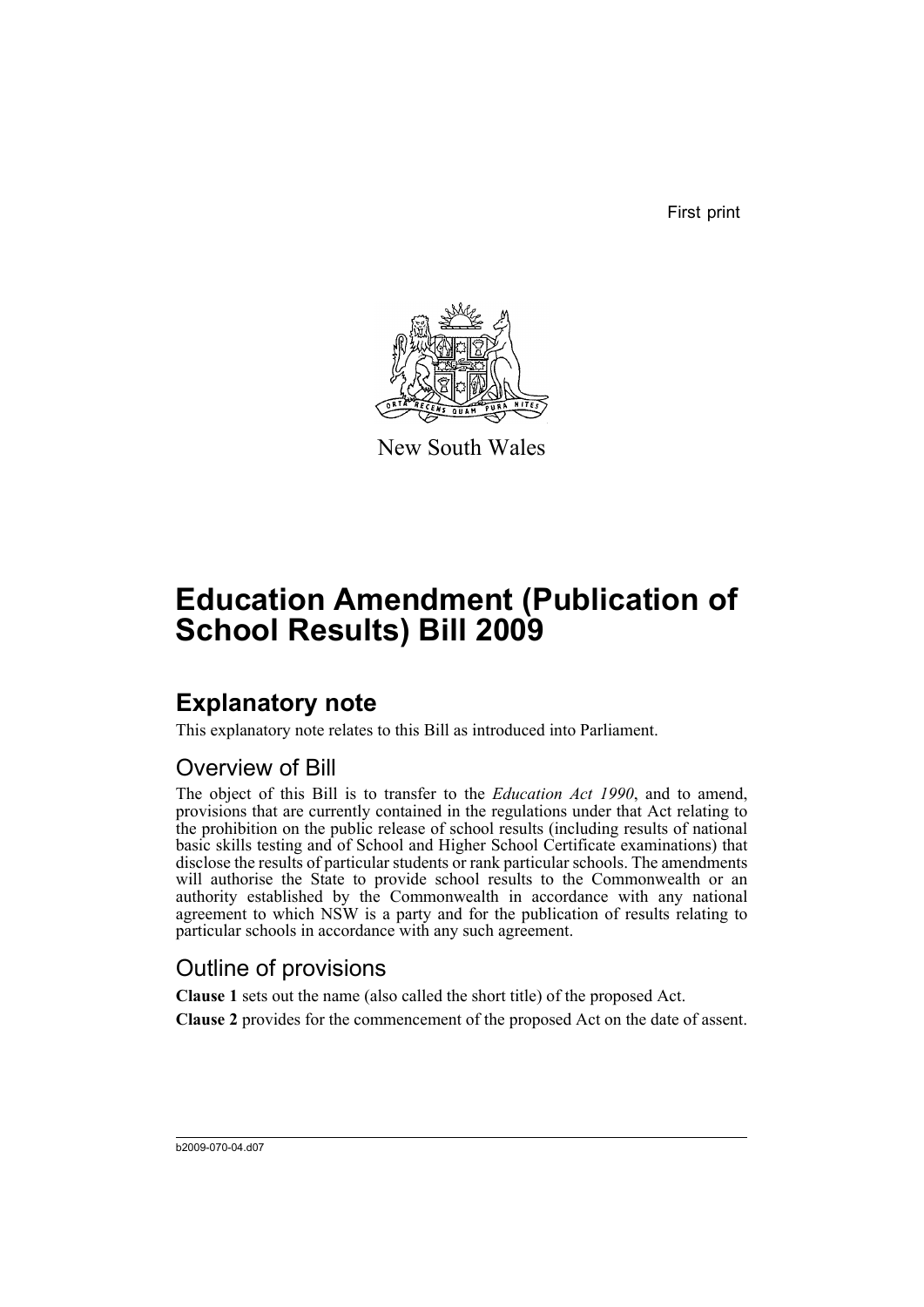Explanatory note

### **Schedule 1 Amendment of Education Act 1990 No 8**

**Schedule 1 [1]** substitutes section 18A. The substituted section sets out provisions relating to the publication of school results rather than authorising regulations on the matter. The substituted section authorises the provision by the State of school results to the Commonwealth or a Commonwealth authority (such as the proposed Australian Curriculum, Assessment and Reporting Authority) in accordance with an agreement between the Commonwealth and the State. The prohibition on the ranking of schools is transferred to new section 18A, subject to any publication of school results authorised by the Commonwealth/State agreement. The provisions transferred from the regulations also preserve the existing prohibition on the publication of results of particular students, except publication to the students or their parents, to relevant school principals or as approved by the Board of Studies in relation to students who have achieved outstanding results. The new provisions apply despite any other Act or law or decision of any tribunal.

**Schedule 1 [2]** enables regulations of a savings or transitional nature to be made consequent on the enactment of the proposed Act.

**Schedule 1 [3]** enacts the following savings and transitional provisions:

- (a) provision to ensure that the new arrangements for publication of school results extend to school results for testing, examinations or assessments held before the commencement of the proposed Act,
- (b) provision to preserve an existing freedom of information exemption about school results pending the replacement of the Freedom of Information Act by the proposed *Government Information (Public Access) Act 2009*,
- (c) provision to terminate the effect of provisions in the *Crown Employees (Teachers in Schools and Related Employees) Salaries and Conditions Award 2009* that relate to the application of 1997 protocols concerning the publication of school results and the negotiation of changes to those protocols.

#### **Schedule 2 Amendment of Education Regulation 2007**

**Schedule 2** repeals clause 4 that contains the provisions authorised by current section 18A of the Act relating to the prohibition of the publication of school results as a consequence of the transfer of provisions on the matter to section 18A by Schedule  $1 \mid 1 \mid$ .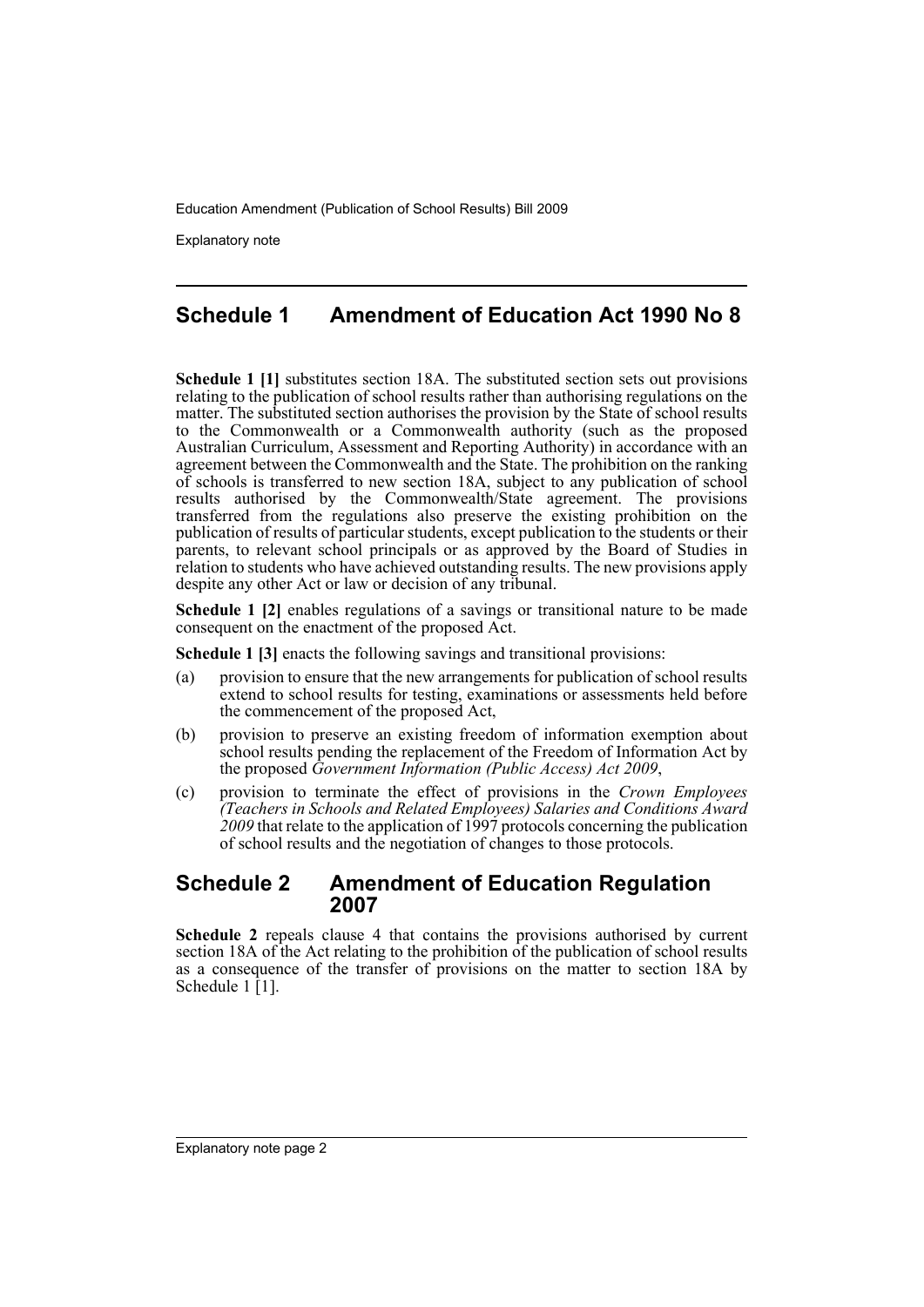First print



New South Wales

## **Education Amendment (Publication of School Results) Bill 2009**

## **Contents**

|                                                   | Page |
|---------------------------------------------------|------|
| Name of Act                                       |      |
| 2 Commencement                                    |      |
| Schedule 1 Amendment of Education Act 1990 No 8   | 3    |
| Schedule 2 Amendment of Education Regulation 2007 | 6.   |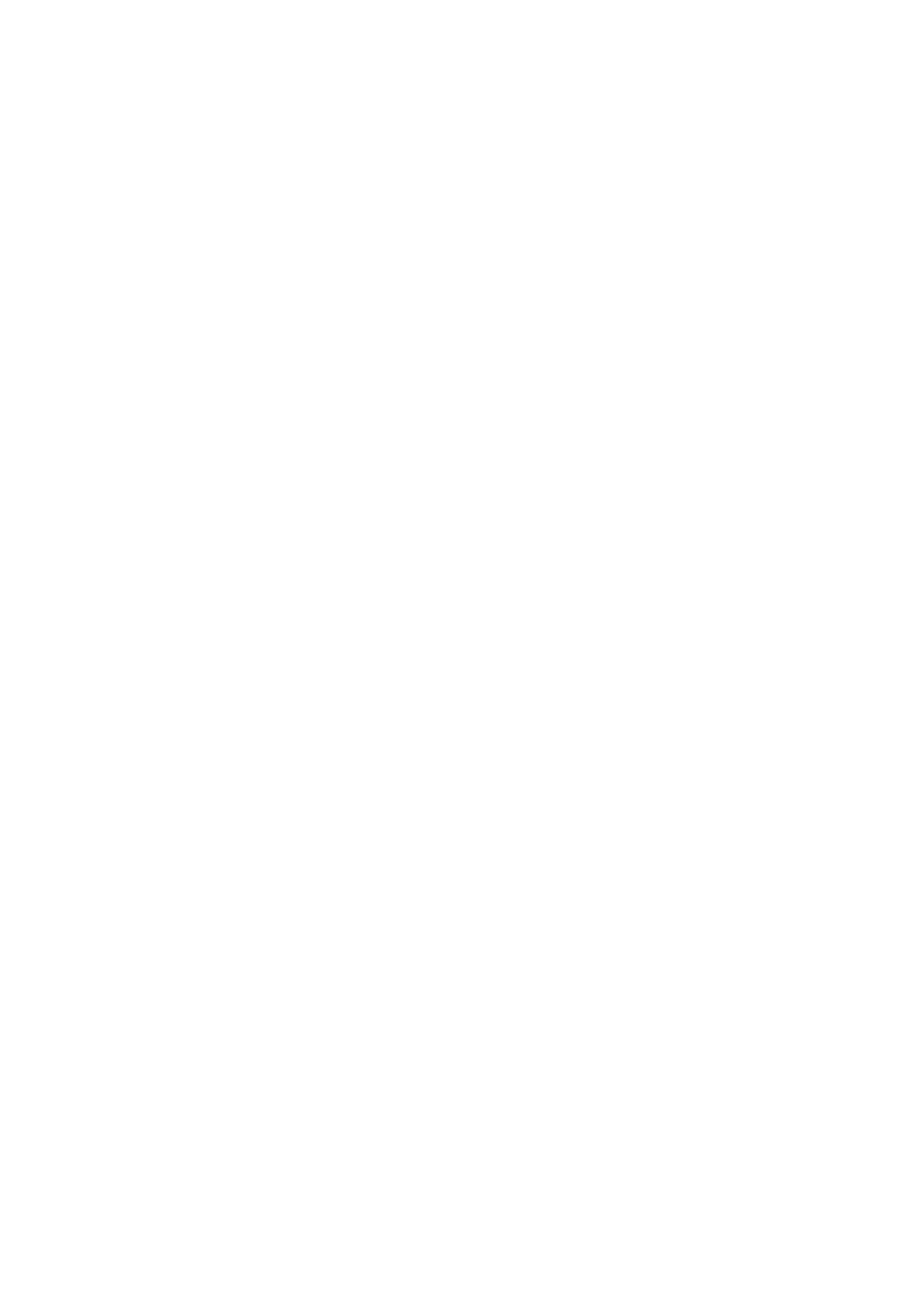

New South Wales

## **Education Amendment (Publication of School Results) Bill 2009**

No , 2009

### **A Bill for**

An Act to amend the *Education Act 1990* and the *Education Regulation 2007* with respect to the publication of school results.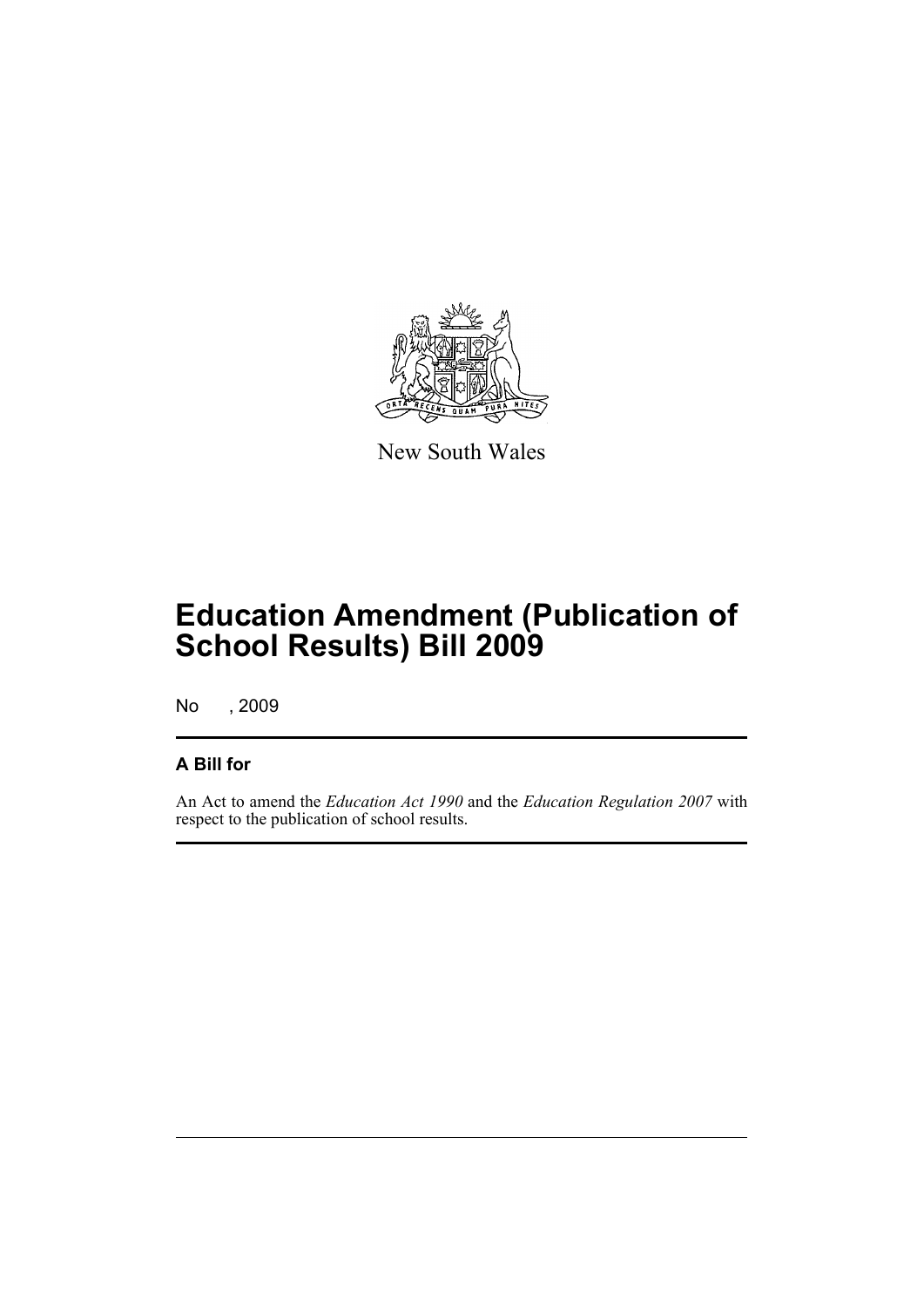<span id="page-5-1"></span><span id="page-5-0"></span>

| The Legislature of New South Wales enacts:                                             |                     |
|----------------------------------------------------------------------------------------|---------------------|
| Name of Act                                                                            | $\mathcal{P}$       |
| This Act is the <i>Education Amendment (Publication of School Results)</i><br>Act 2009 | 3<br>$\overline{4}$ |
| <b>Commencement</b>                                                                    | 5                   |
| This Act commences on the date of assent to this Act.                                  | 6                   |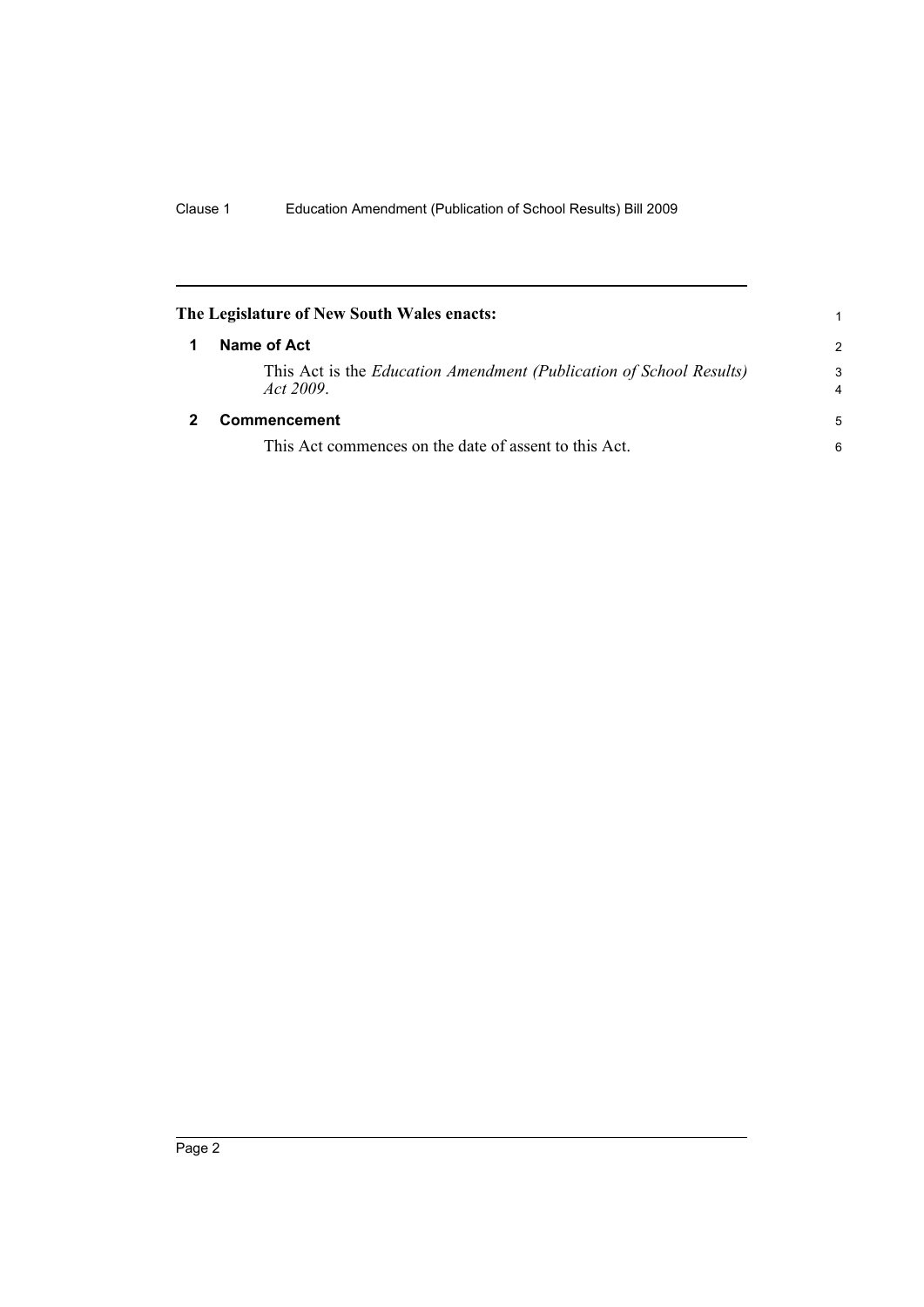Amendment of Education Act 1990 No 8 Schedule 1

2 3

<span id="page-6-0"></span>

| <b>Schedule 1</b> |                    | <b>Amendment of Education Act 1990 No 8</b>                                                                                                                                                                                                                                                         | 1                             |
|-------------------|--------------------|-----------------------------------------------------------------------------------------------------------------------------------------------------------------------------------------------------------------------------------------------------------------------------------------------------|-------------------------------|
| [1]               | <b>Section 18A</b> |                                                                                                                                                                                                                                                                                                     | 2                             |
|                   |                    | Omit the section. Insert instead:                                                                                                                                                                                                                                                                   | 3                             |
| 18A               |                    | <b>Publication of school results</b>                                                                                                                                                                                                                                                                | 4                             |
|                   | (1)                | In this section:                                                                                                                                                                                                                                                                                    | 5                             |
|                   |                    | <i>relevant national agreement</i> means an agreement between the<br>State and the Commonwealth that gives effect to a national<br>protocol or arrangement for the provision and publication of<br>school results.                                                                                  | 6<br>$\overline{7}$<br>8<br>9 |
|                   |                    | <i>school results</i> means the following results (whether they are the<br>results of individuals or of schools or any other results):                                                                                                                                                              | 10<br>11                      |
|                   |                    | (a)<br>results of national basic skills testing (including testing<br>under section 18),                                                                                                                                                                                                            | 12<br>13                      |
|                   |                    | results of School Certificate and Higher School Certificate<br>(b)<br>examinations and related assessments,                                                                                                                                                                                         | 14<br>15                      |
|                   |                    | results of annual or other periodic assessments of the<br>(c)<br>academic performance of students contained in reports to<br>parents on student achievement.                                                                                                                                        | 16<br>17<br>18                |
|                   |                    | The regulations may determine whether particular results are or<br>are not results referred to in paragraphs $(a)$ – $(c)$ .                                                                                                                                                                        | 19<br>20                      |
|                   | (2)                | School results may, in accordance with a relevant national<br>agreement, be provided by the State to the Commonwealth or to<br>an authority established by the Commonwealth.                                                                                                                        | 21<br>22<br>23                |
|                   | (3)                | School results must not be publicly revealed in a way that ranks<br>or otherwise compares the results of particular schools, except as<br>authorised by or under a relevant national agreement.                                                                                                     | 24<br>25<br>26                |
|                   | (4)                | School results must not be publicly revealed if the results of an<br>identified student are revealed, except as follows:                                                                                                                                                                            | 27<br>28                      |
|                   |                    | to the student or to the student's parents, or to anyone with<br>(a)<br>the student's or parent's consent,                                                                                                                                                                                          | 29<br>30                      |
|                   |                    | to the principal of a school (including a school in another<br>(b)<br>State or Territory) at which the student is enrolling, is<br>enrolled or was previously enrolled,                                                                                                                             | 31<br>32<br>33                |
|                   |                    | in the case of results of School Certificate or Higher<br>(c)<br>School<br>Certificate<br>examinations<br>and<br>related<br>assessments—by or with the approval of the Board, by<br>way of the publication of the results of students who the<br>Board considers have achieved outstanding results. | 34<br>35<br>36<br>37<br>38    |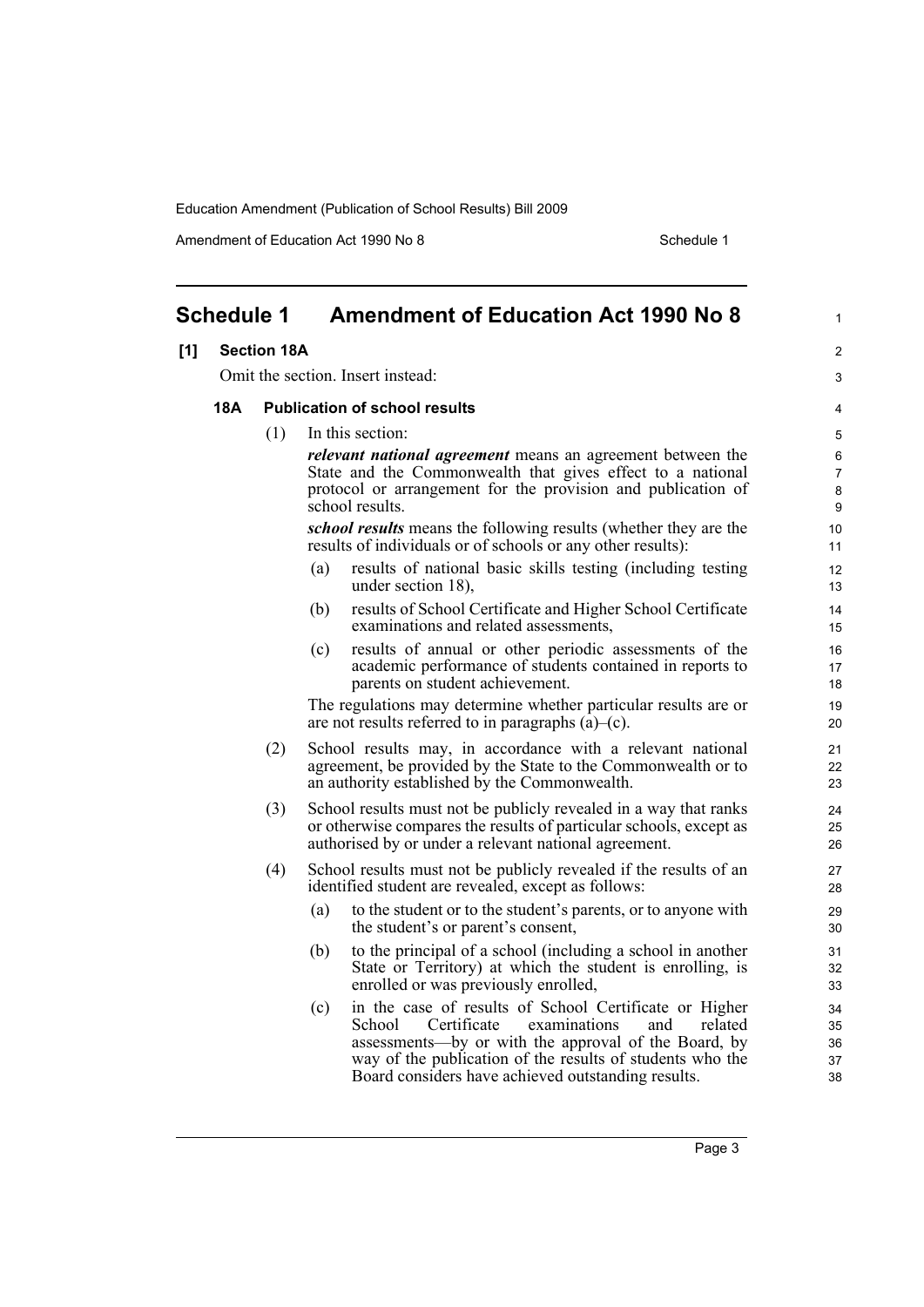|       |    | (5)               | The functions of the State under this section may be exercised by<br>the Director-General or, if authorised by a relevant national<br>agreement, by a State educational authority that arranges the<br>testing, examinations or assessments concerned. | $\mathbf{1}$<br>$\overline{2}$<br>$\mathfrak{S}$<br>4 |
|-------|----|-------------------|--------------------------------------------------------------------------------------------------------------------------------------------------------------------------------------------------------------------------------------------------------|-------------------------------------------------------|
|       |    | (6)               | This section has effect despite any other Act or law or the<br>decision of any tribunal.                                                                                                                                                               | 5<br>6                                                |
| [2]   |    |                   | Schedule 3 Savings, transitional and other provisions                                                                                                                                                                                                  | 7                                                     |
|       |    |                   | Insert at the end of clause $2(1)$ :                                                                                                                                                                                                                   | 8                                                     |
|       |    |                   | Education Amendment (Publication of School Results) Act 2009                                                                                                                                                                                           | 9                                                     |
| $[3]$ |    | <b>Schedule 3</b> |                                                                                                                                                                                                                                                        | 10                                                    |
|       |    |                   | Insert at the end of the Schedule:                                                                                                                                                                                                                     | 11                                                    |
|       |    |                   | Part 10 Provisions consequent on enactment of                                                                                                                                                                                                          | $12 \overline{ }$                                     |
|       |    |                   | <b>Education Amendment (Publication of</b>                                                                                                                                                                                                             | 13                                                    |
|       |    |                   | <b>School Results) Act 2009</b>                                                                                                                                                                                                                        | 14                                                    |
|       | 18 |                   | <b>Definition and application</b>                                                                                                                                                                                                                      | 15                                                    |
|       |    | (1)               | In this Part:                                                                                                                                                                                                                                          | 16                                                    |
|       |    |                   | <b>amending Act</b> means the Education Amendment (Publication of<br>School Results) Act 2009.                                                                                                                                                         | 17<br>18                                              |
|       |    | (2)               | This Part has effect despite any other Act or law or the decision<br>of any tribunal.                                                                                                                                                                  | 19<br>20                                              |
|       | 19 |                   | Application of amending Act to previous school results                                                                                                                                                                                                 | 21                                                    |
|       |    |                   | Section 18A (as substituted by the amending Act) extends to<br>school results for testing, examinations and assessments held<br>before the commencement of the amending Act.                                                                           | 22<br>23<br>24                                        |
|       | 20 |                   | FOI exemption-transitional arrangement                                                                                                                                                                                                                 | 25                                                    |
|       |    |                   | Until the repeal of the Freedom of Information Act 1989, clause<br>12 of Schedule 1 to that Act applies to a breach of the<br>confidentiality provisions of section 18A of this Act in the same<br>way as it applies to an offence against an Act.     | 26<br>27<br>28<br>29                                  |
|       |    |                   |                                                                                                                                                                                                                                                        |                                                       |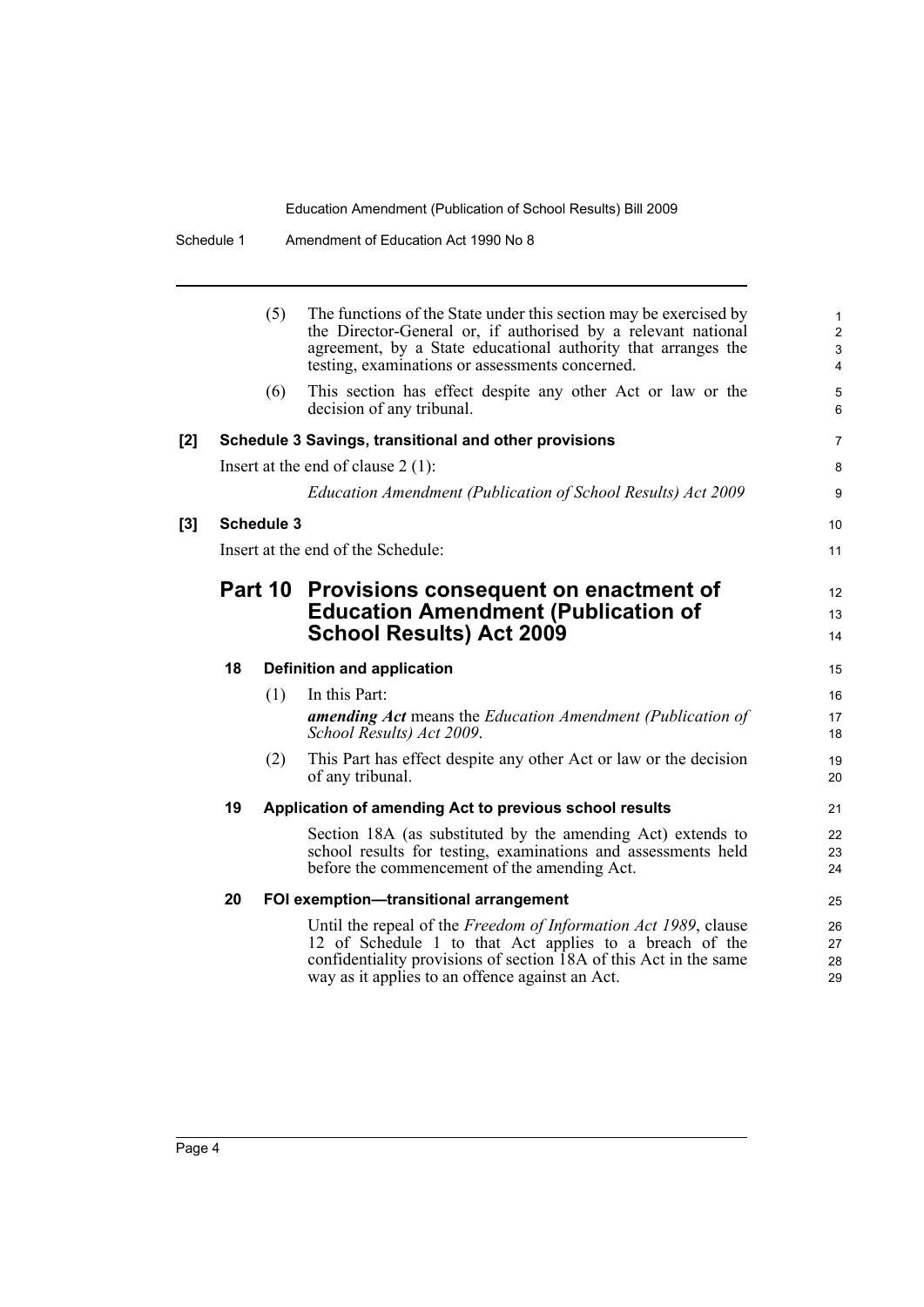Amendment of Education Act 1990 No 8 Schedule 1

#### **21 Crown Employees (Teachers in Schools and Related Employees) Salaries and Conditions Award 2009**

On and from the commencement of the amending Act, clauses 13.2, 13.3 and 36.1.2 of the *Crown Employees (Teachers in Schools and Related Employees) Salaries and Conditions Award 2009* cease to have effect.